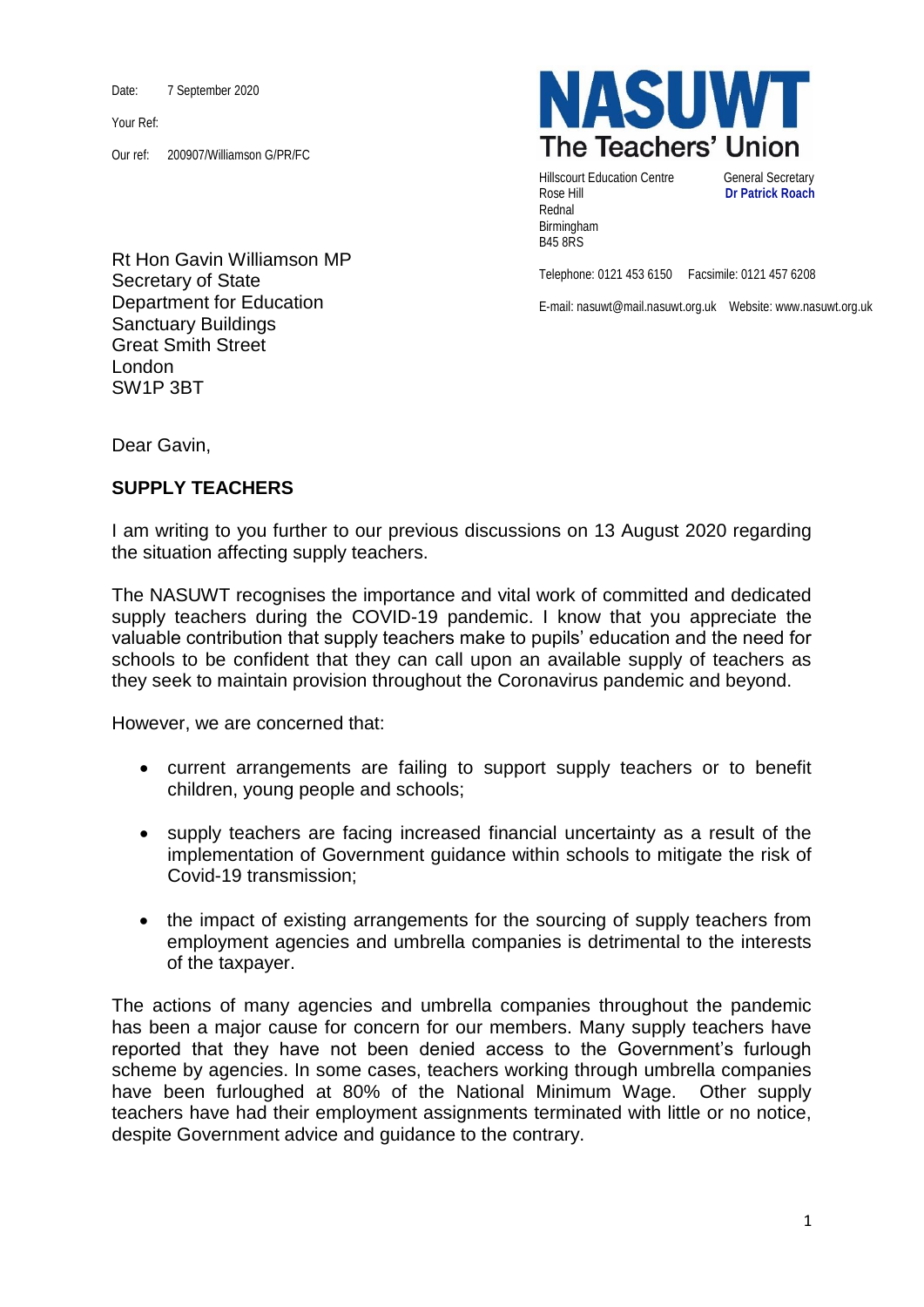The problems experienced by supply teachers is now being compounded by revisions to the CJRS from the autumn where agencies are refusing to commit financially towards the scheme, further reducing financial protection for supply teachers, at a time where work opportunities remain scarce.

Prior to and following the full reopening of schools on 1 September, the NASUWT has received numerous reports from supply teachers who have been advised that they will be unable to access work opportunities as schools seek to minimise social contact by the use of education bubbles. Coupled with the decision to end the Coronavirus Job Retention Fund, this will leave many qualified supply teachers facing financial misery this term, and this may well force many teachers to seek work outside of teaching and education.

The NASUWT believes that the Government needs to intervene to continue to provide financial support for supply teachers at this time.

Supply teachers often have no choice but to obtain work via different supply agencies, leaving them vulnerable to the vagaries of precarious, intermittent and insecure employment. In the past, schools engaged supply teachers directly or accessed them from local-authority supply pools. Private supply agencies existed at the margins, but not to the extent they do now. The NASUWT's annual survey of supply teachers has found that the overwhelming majority of supply teachers (88%) reported that private supply agencies were the only way they could obtain work. Since 2014, the use of supply agencies by supply teachers has risen by 25%.<sup>1</sup>

The amount spent by maintained schools on supply teachers for 2018/19 was in excess of £550 million.<sup>2</sup> Of this, in excess of three-quarters (77% or c.£425 million) was spent sourcing supply teachers from employment agencies. The figure for academy schools for the period 2018-19 was in excess of £199 million.<sup>3</sup>

Schools are charged up to a 40% commission fee which goes direct to the agency. This equates to over £170 million for local authority maintained schools and over £34.5 million for academies. Many agencies also charge finder's fees to schools, which restrict access to employment for teachers who may be able to take up permanent or temporary job opportunities in schools. We have evidence of fees to the value of £10,000 being charged to release a teacher.

The rates of pay of supply teachers have remained stagnant for the overwhelming majority of supply teachers and have been eroded by inflation and have been omitted from the pay awards recommended by the School Teachers' Review Body. Without the application of the national pay framework, supply teachers have seen their pay plummet relative to other teachers, with no national entitlement to an annual pay award when employed via supply agencies. The majority of supply teachers report that they are paid between £100 and £149 per day and that they have not seen their remuneration increase since 2014.<sup>4</sup>

**.** 

<sup>1</sup> <https://www.nasuwt.org.uk/uploads/assets/uploaded/fbd07752-41cb-400b-b80b6c6505ea351c.pdf>

<sup>2</sup> <https://www.gov.uk/government/statistics/la-and-school-expenditure-2018-to-2019-financial-year>

<sup>3</sup> <https://schools-financial-benchmarking.service.gov.uk/Help/DataSources>

<sup>4</sup> Ibid.